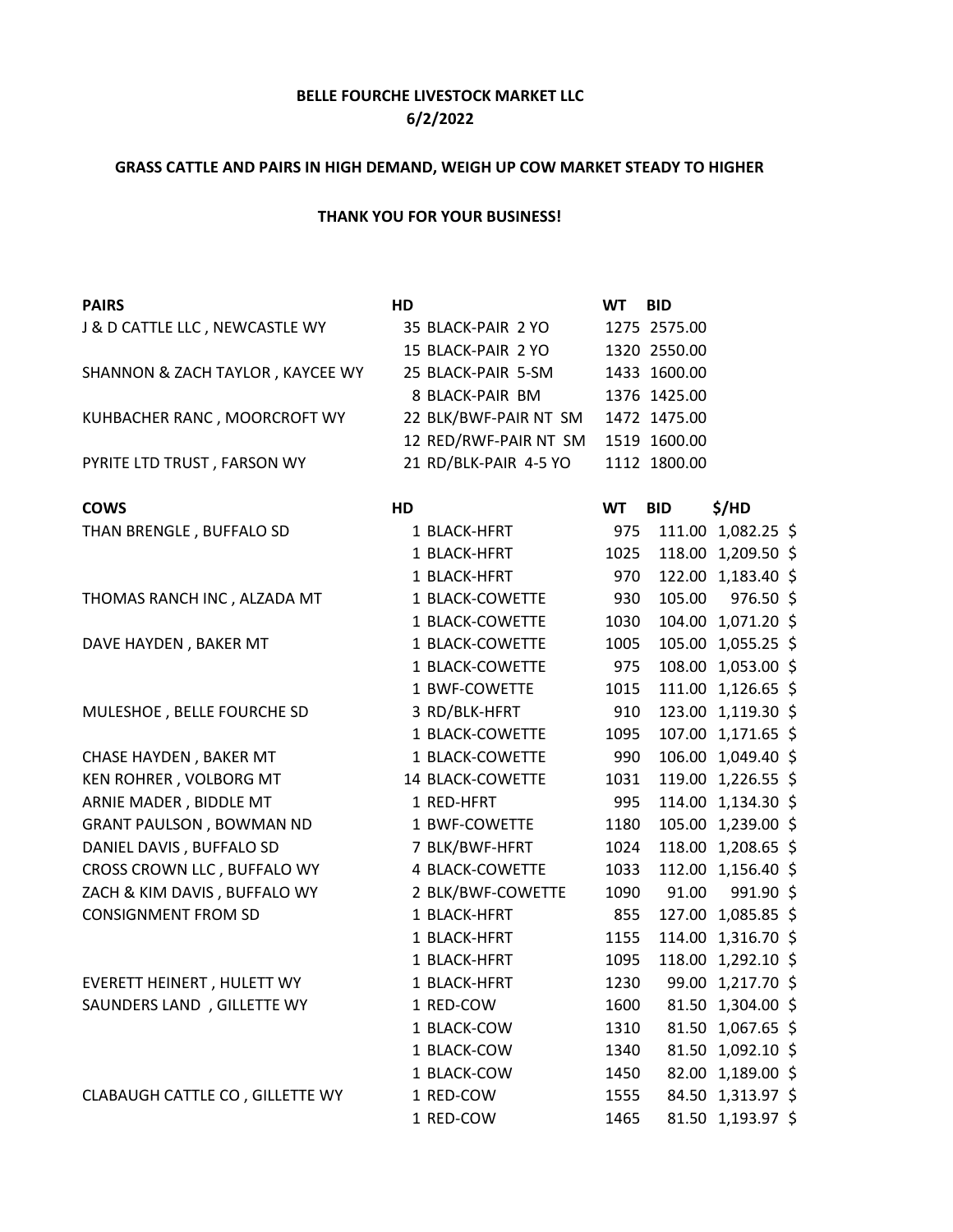|                                    | 1 RED-COW              | 1335 | 84.00 1,121.40 \$ |  |
|------------------------------------|------------------------|------|-------------------|--|
|                                    | 1 RED-COW              | 1615 | 85.50 1,380.82 \$ |  |
|                                    | 1 RED-COW              | 1470 | 83.00 1,220.10 \$ |  |
|                                    | 1 RED-COW              | 1475 | 83.50 1,231.62 \$ |  |
|                                    | 1 RED-COW              | 1435 | 82.50 1,183.87 \$ |  |
|                                    | 1 RED-COW              | 1520 | 83.50 1,269.20 \$ |  |
|                                    | 1 RED-COW              | 1350 | 80.50 1,086.75 \$ |  |
| KUDLOCK, BELLE FOURCHE SD          | 1 BLACK-COW            | 1285 | 81.00 1,040.85 \$ |  |
| TIM REICH, BELLE FOURCHE SD        | 2 CHAR-COW             | 1528 | 80.00 1,222.00 \$ |  |
|                                    | 1 CHAR-COW             | 1455 | 84.00 1,222.20 \$ |  |
| RONNIE MAHAFFY, NEWELL SD          | 1 BLACK-COW            | 1310 | 82.00 1,074.20 \$ |  |
|                                    | 1 BLACK-COWETTE        | 1155 | 99.00 1,143.45 \$ |  |
| BILL LAMBERT, HAMMOND MT           | 1 BLACK-COW            | 1495 | 83.00 1,240.85 \$ |  |
|                                    | 1 BLACK-COW            | 1380 | 83.50 1,152.30 \$ |  |
|                                    | 1 BLACK-COW            | 1585 | 82.00 1,299.70 \$ |  |
|                                    | 3 BLACK-COW            | 1422 | 81.50 1,158.65 \$ |  |
|                                    | 1 BLACK-COW            | 1470 | 83.50 1,227.45 \$ |  |
|                                    | 2 BLACK-COW            | 1535 | 84.00 1,289.40 \$ |  |
| CRESCENT CROSS RANCH, ISMAY MT     | 40 BLACK-COW           | 1325 | 82.50 1,093.22 \$ |  |
|                                    | 14 BLACK-COW           | 1256 | 82.50 1,036.55 \$ |  |
|                                    | <b>5 BLACK-COWETTE</b> | 1171 | 94.00 1,100.74 \$ |  |
|                                    | 4 BLACK-COW            | 1485 | 83.00 1,232.55 \$ |  |
| MULESHOE, BELLE FOURCHE SD         | 1 BLACK-COW            | 1405 | 84.00 1,180.20 \$ |  |
| SETH SHORB, HERMOSA SD             | 3 BLK/BWF-COW          | 1408 | 84.00 1,183.00 \$ |  |
| J.J. OR CATHY LANDA, BOYES MT      | 2 BWF-COW              | 1368 | 82.00 1,121.35 \$ |  |
| MCDONALD RANCH INC, ALADDIN WY     | 3 BLK/BWF-COW          | 1500 | 83.50 1,252.50 \$ |  |
| JODI GANTZ , ALVA WY               | 2 BLACK-COW            | 1453 | 82.00 1,191.05 \$ |  |
| JOE GANTZ, ALVA WY                 | 1 BLACK-COW            | 1420 | 81.50 1,157.30 \$ |  |
|                                    | 1 BLACK-COW            | 1675 | 80.00 1,340.00 \$ |  |
|                                    | 1 BLACK-COW            | 1570 | 82.00 1,287.40 \$ |  |
| SETH SHORB, HERMOSA SD             | 3 BLACK-COW            | 1468 | 85.00 1,248.08 \$ |  |
| KEN KNUPPE, BUFFALO GAP SD         | 5 BLK/BWF-COW          | 1368 | 83.50 1,142.28 \$ |  |
|                                    | 3 BLK/BWF-COW          | 1343 | 80.50 1,081.38 \$ |  |
| SCOTT E SEWELL, NEWCASTLE WY       | 2 BLACK-COW            | 1408 | 78.50 1,104.88 \$ |  |
|                                    | 3 BLACK-COW            | 1235 | 83.00 1,025.05 \$ |  |
| C&N LIVESTOCK LLC, ALVA WY         | 1 BLACK-COW            | 1485 | 84.00 1,247.40 \$ |  |
| ARNIE MADER, BIDDLE MT             | 3 RD/BLK-COW           | 1380 | 82.00 1,131.60 \$ |  |
| JOSEPH ONDRIEZE, UPTON WY          | 3 BLACK-COW            | 1383 | 82.50 1,141.25 \$ |  |
| SHAWN FLIGGE, UPTON WY             | 3 BLACK-COW            | 1333 | 82.00 1,093.33 \$ |  |
|                                    | 3 BLACK-COW            | 1397 | 81.50 1,138.28 \$ |  |
| JUANITA DELBRIDGE, UNION CENTER SD | 1 BLACK-COW            | 1495 | 83.00 1,240.85 \$ |  |
| DENNIS QUARING, BROADUS MT         | 1 BLACK-COW            | 1690 | 86.00 1,453.40 \$ |  |
| BRIAN BUDMAYR, BELLE FOURCHE SD    | 2 BLACK-COW            | 1510 | 81.50 1,230.65 \$ |  |
| TODD STEARNS, BISMARCK ND          | 1 BLACK-COW            | 1565 | 83.50 1,306.77 \$ |  |
| WAYNE NELSON, BUFFALO SD           | 3 BLACK-COW            | 1427 | 83.00 1,184.13 \$ |  |
|                                    | 2 BLACK-COW            | 1318 | 80.00 1,054.00 \$ |  |
| <b>CONSIGNMENT FROM WY</b>         | 5 BLACK-COW            | 1398 | 82.00 1,146.03 \$ |  |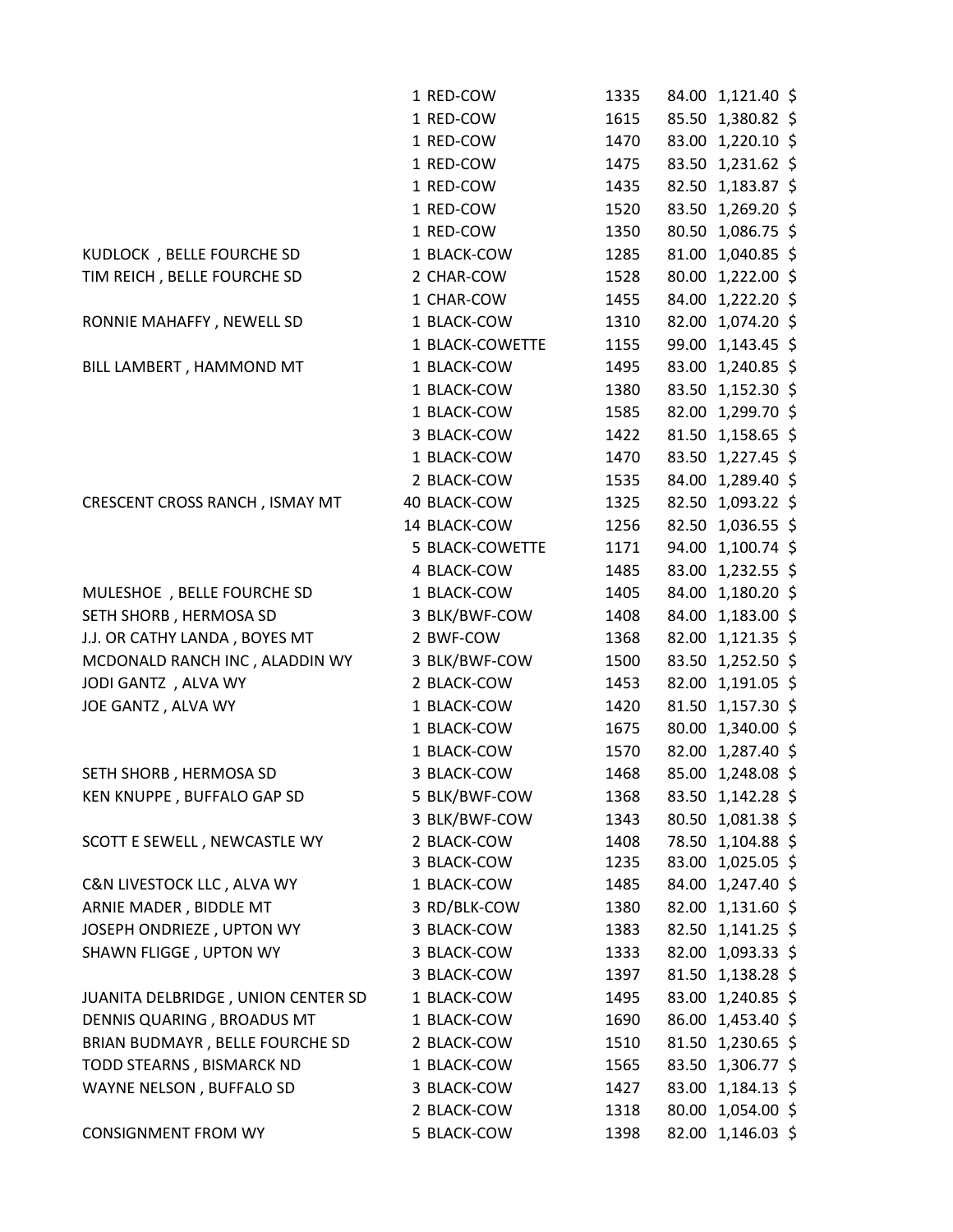|                                 | 3 BLACK-COW    | 1342 | 82.00 1,100.16 \$ |
|---------------------------------|----------------|------|-------------------|
|                                 | 1 BLACK-COW    | 1550 | 83.00 1,286.50 \$ |
| <b>CONSIGNMENT FROM SD</b>      | 1 BLACK-COW    | 1585 | 80.00 1,268.00 \$ |
| ZACH ELMORE, EKALAKA MT         | 3 BLACK-COW    | 1373 | 81.00 1,111.86 \$ |
|                                 | 4 BLACK-COW    | 1425 | 79.50 1,132.87 \$ |
| KP STEVENS INC, ASHLAND MT      | 7 BLK/BWF-COW  | 1484 | 83.50 1,238.78 \$ |
|                                 | 3 BLK/BWF-COW  | 1407 | 80.50 1,132.36 \$ |
| BILL SHORB, HERMOSA SD          | 13 BLK/BWF-COW | 1600 | 87.50 1,399.66 \$ |
|                                 | 10 BLACK-COW   | 1327 | 80.00 1,061.20 \$ |
|                                 | 1 BLACK-COW    | 1765 | 87.50 1,544.37 \$ |
| JANET K EVANS, WESTON WY        | 1 BLACK-COW    | 1635 | 83.50 1,365.22 \$ |
|                                 | 1 BLACK-COW    | 1290 | 84.00 1,083.60 \$ |
|                                 | 1 BLACK-COW    | 1345 | 81.00 1,089.45 \$ |
| CROSS W LIVESTOCK, MT           | 18 BLK/BWF-COW | 1281 | 80.50 1,030.84 \$ |
| ZACH & KIM DAVIS, BUFFALO WY    | 3 BLACK-COW    | 1288 | 82.00 1,056.43 \$ |
| ROBERT WAGNER, MOORCROFT WY     | 1 BLACK-COW    | 1405 | 82.00 1,152.10 \$ |
| ROST RANCH INC, WILLARD MT      | 1 BLACK-COW    | 1465 | 79.50 1,164.67 \$ |
|                                 | 1 BLACK-COW    | 1315 | 80.50 1,058.57 \$ |
| JASON KUHBACHER, BROADUS MT     | 11 BLACK-COW   | 1394 | 83.00 1,156.71 \$ |
|                                 | 4 BLACK-COW    | 1290 | 85.00 1,096.50 \$ |
| <b>CONSIGNMENT FROM WY</b>      | 7 BLACK-COW    | 1384 | 80.00 1,106.85 \$ |
|                                 | 8 BLACK-COW    | 1378 | 83.50 1,150.21 \$ |
| DAVE NISLEY, BROADUS MT         | 6 BLACK-COW    | 1406 | 82.00 1,152.78 \$ |
| GREEN ACRE RANCH INC, OLIVE MT  | 6 BLACK-COW    | 1525 | 85.00 1,296.25 \$ |
|                                 | 1 BLACK-COW    | 1600 | 87.00 1,392.00 \$ |
|                                 | 1 BLACK-COW    | 1460 | 82.00 1,197.20 \$ |
|                                 | 1 BWF-COW      | 1515 | 86.50 1,310.47 \$ |
| KENNETH TALCOTT INC, BROADUS MT | 24 BLACK-COW   | 1511 | 84.00 1,269.27 \$ |
|                                 | 4 BLACK-COW    | 1395 | 79.50 1,109.02 \$ |
| <b>CONSIGNMENT FROM MT</b>      | 1 BLACK-COW    | 1925 | 84.00 1,617.00 \$ |
| TOM RIGGS, BROADUS MT           | 5 BLACK-COW    | 1454 | 81.50 1,185.01 \$ |
| MIKE & LUCY MOULLET, VOLBORG MT | 4 BLACK-COW    | 1476 | 81.00 1,195.76 \$ |
| LUCILLE MOULLET, VOLBORG MT     | 1 BLACK-COW    | 1400 | 81.50 1,141.00 \$ |
| BARBERO INC, BOYES MT           | 1 BLACK-COW    | 1675 | 82.50 1,381.87 \$ |
| BULL RANCH INC, ASHLAND MT      | 4 BLACK-COW    | 1340 | 82.50 1,105.50 \$ |
|                                 | 4 BLACK-COW    | 1224 | 83.50 1,021.83 \$ |
| JUSTIN MADSEN, VOLBORG MT       | 1 BLACK-COW    | 1645 | 84.50 1,390.02 \$ |
| 969 RANCH, BROADUS MT           | 3 BLACK-COW    | 1255 | 82.50 1,035.37 \$ |
| HOUSTON CREEK, SUNDANCE WY      | 1 BLACK-COW    | 1495 | 79.50 1,188.52 \$ |
| LELAND TURNER, GILLETTE WY      | 2 RED-COW      | 1488 | 87.00 1,294.12 \$ |
|                                 | 2 RED-COW      | 1398 | 79.00 1,104.02 \$ |
| TREVOR JONES, ROZET WY          | 2 BLACK-COW    | 1480 | 80.00 1,184.00 \$ |
| RUSSELL C GUYER, EKALAKA MT     | 2 BLACK-COW    | 1518 | 85.50 1,297.46 \$ |
| JB CATTLE COMPANY, PLEVNA MT    | 4 RD/BLK-COW   | 1523 | 82.00 1,248.45 \$ |
|                                 | 1 BLACK-COW    | 1480 | 78.50 1,161.80 \$ |
| TEEL MULLANIX, BROADUS MT       | 1 BLACK-COW    | 1405 | 80.50 1,131.02 \$ |
| ZACH ELMORE, EKALAKA MT         | 1 BLACK-COW    | 1372 | 81.00 1,111.32 \$ |